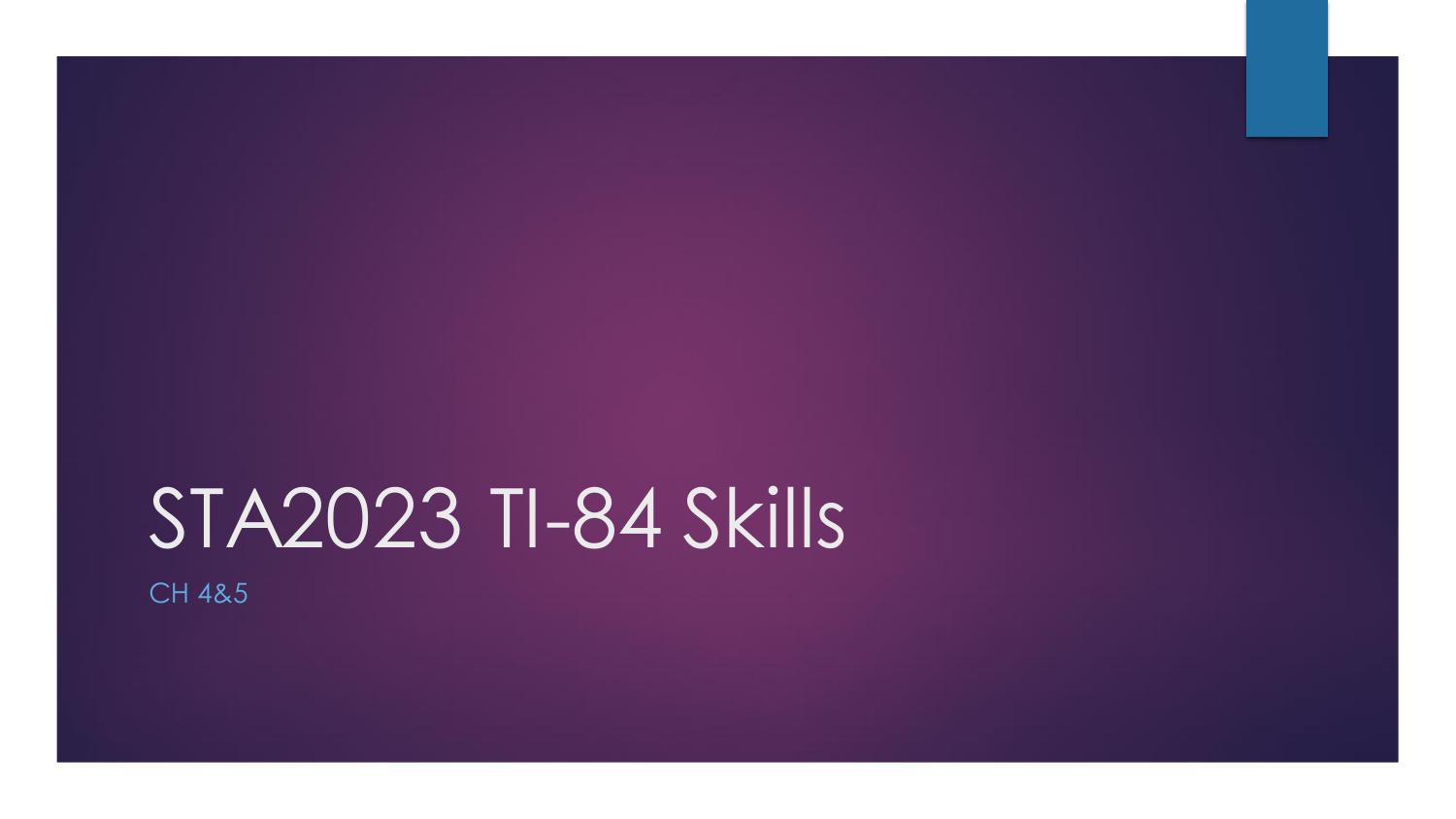# The Plan

- Probability distribution in the List Menu
- Variance and Standard Deviation (in Probability) in the List Menu
- nCx, factorials, entering information correctly in BinomProb formula
- calculating z-scores
- CLT/StDev of sample means
- normalCDF with z, normalCDF with x
- invNorm
- binomPDF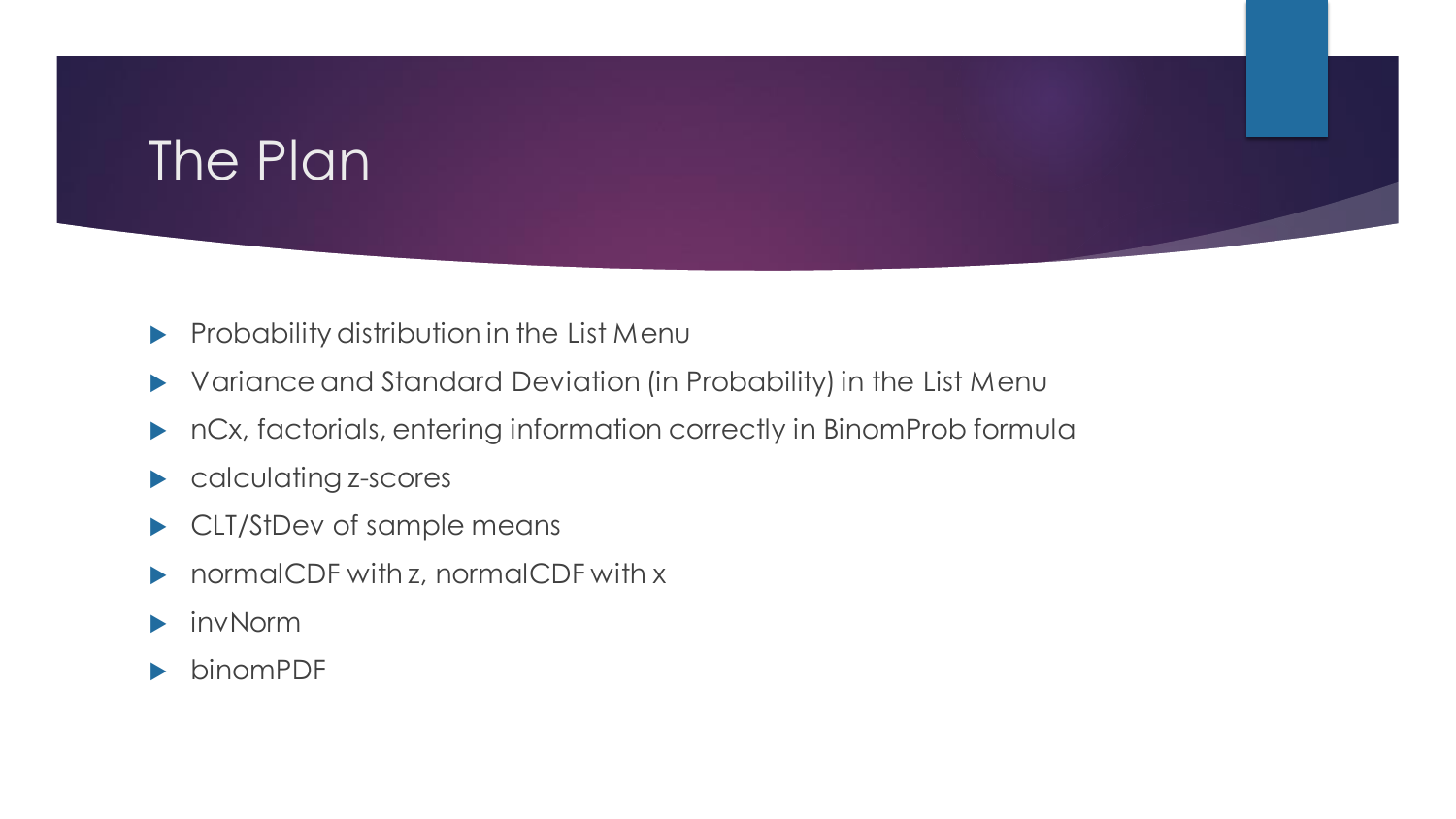#### Probability Distribution in the List Menu

- When you're given x and frequency and you need to find the probability and the mean.
- $\blacktriangleright \ \ \times \rightarrow L_1 \ \{0, 1, 2, 3, 4, 5, 6\}$
- $\blacktriangleright$  f $\rightarrow$   $L_2$  {2, 13, 17, 23, 14, 11, 4}

|                                                       | NORMAL FLOAT AUTO a+bi RADIAN MP     |    |    |     |   |
|-------------------------------------------------------|--------------------------------------|----|----|-----|---|
| $L_{1}$                                               | L2                                   | Lэ | Lч | IL5 | 2 |
| $\boldsymbol{\theta}$<br>$\frac{1}{2}$<br>4<br>5<br>6 | 2<br>13<br>17<br>23<br>14<br>11<br>ц |    |    |     |   |
| L2(8)=                                                |                                      |    |    |     |   |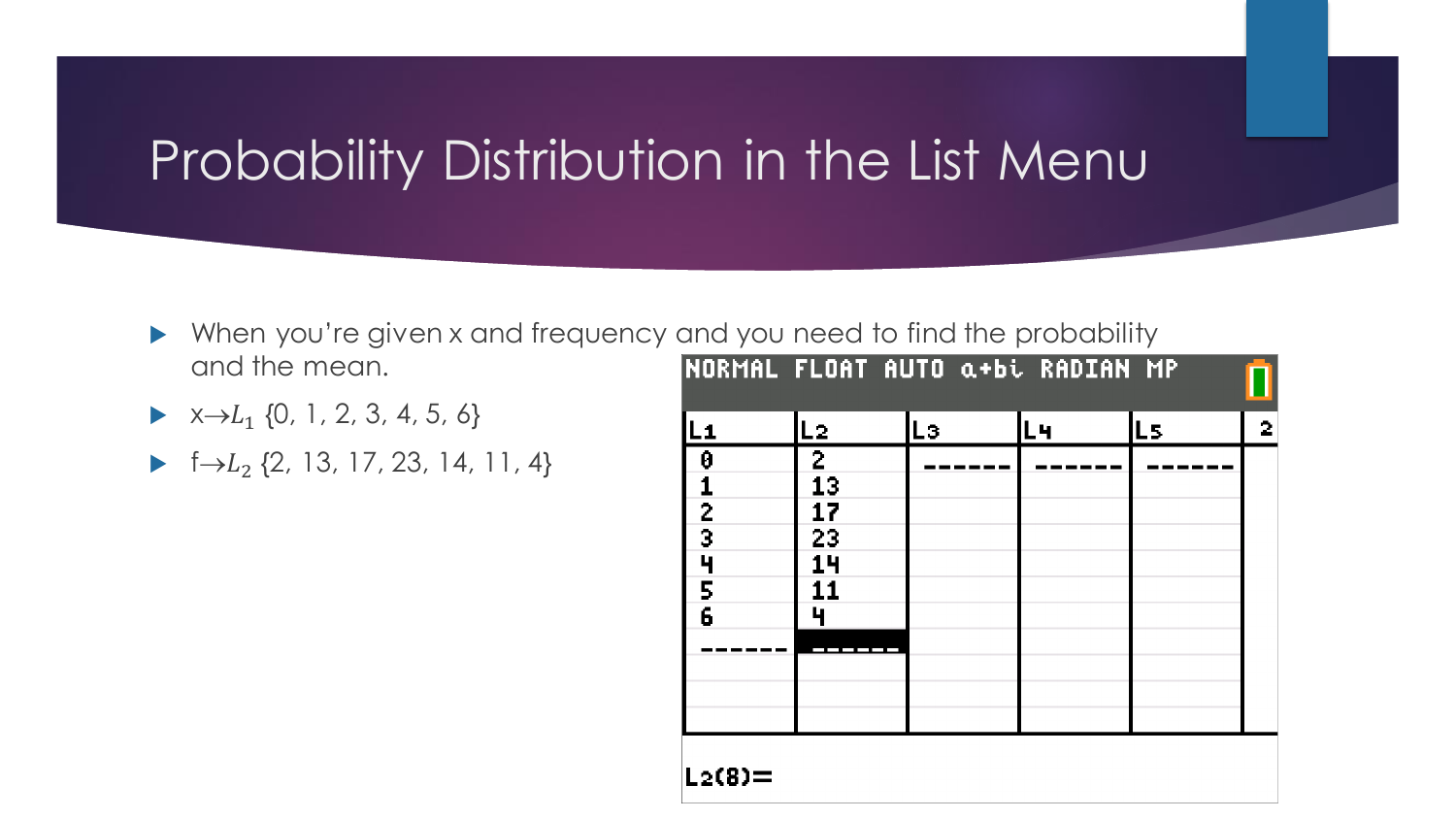# Probability Distribution in the List Menu

- $\blacktriangleright$  What's the sum of  $L_2$ ?
- $\blacktriangleright$  sum $(L_2)$



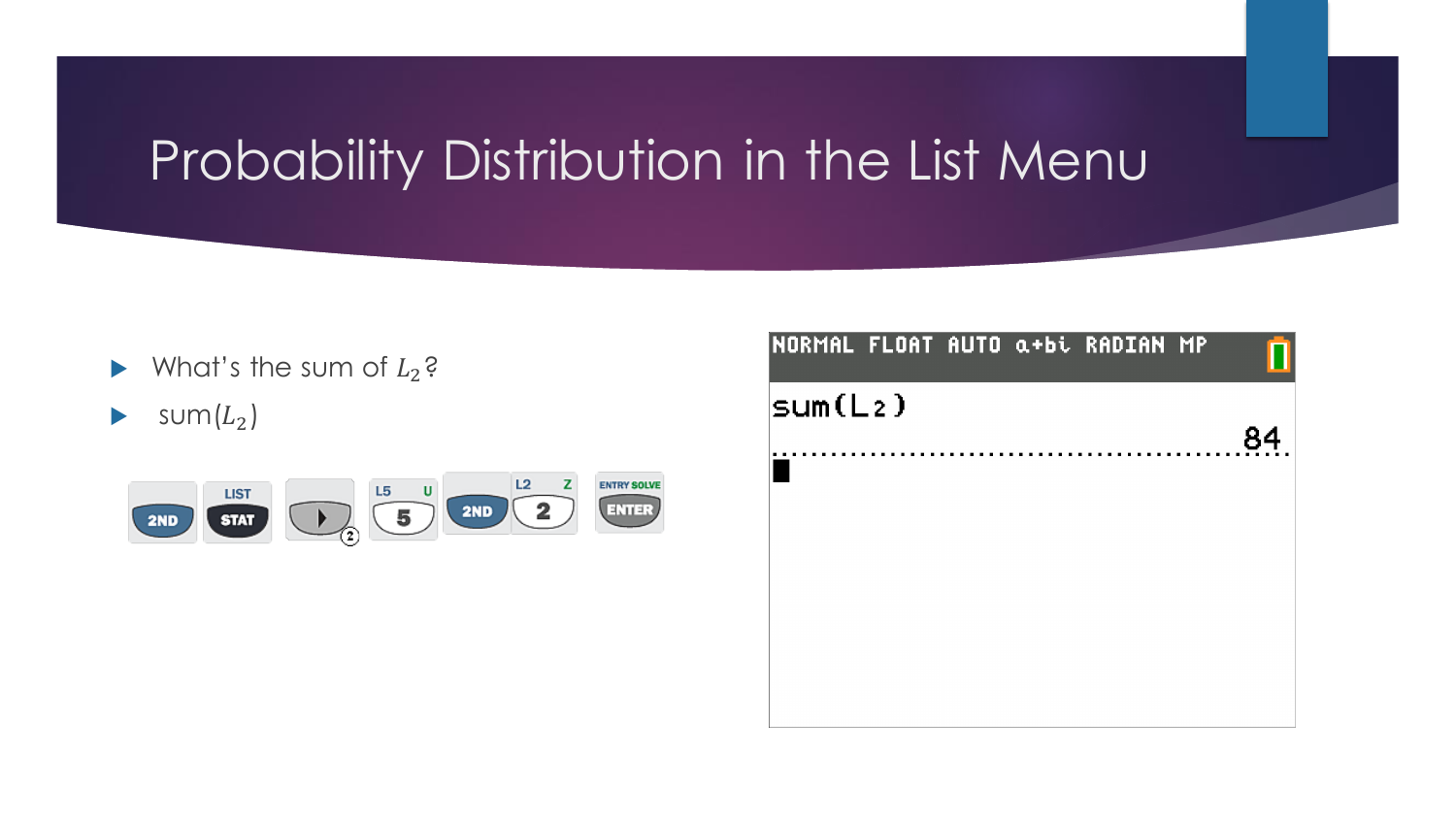#### Probability Distribution in the List Menu

 $\blacktriangleright$   $L_3=L_2$ /sum $(L_2)$ 

\*\*Quick check!! sum $(L_3)$  should equal 1.

| INUKMML FLUMI MUIU Q+BL KMUIMN MF                             |                                                   |                                                                   |    |    |   |
|---------------------------------------------------------------|---------------------------------------------------|-------------------------------------------------------------------|----|----|---|
|                                                               | - 2                                               | Lэ                                                                | Lч | L5 | э |
| 0<br>$\overline{c}$<br>$\overline{\mathbf{3}}$<br>4<br>5<br>6 | $\overline{2}$<br>13<br>17<br>23<br>14<br>11<br>Ч | 0.0238<br>0.1548<br>0.2024<br>0.2738<br>0.1667<br>0.131<br>0.0476 |    |    |   |
|                                                               |                                                   |                                                                   |    |    |   |

L3(1)=0.023809523809524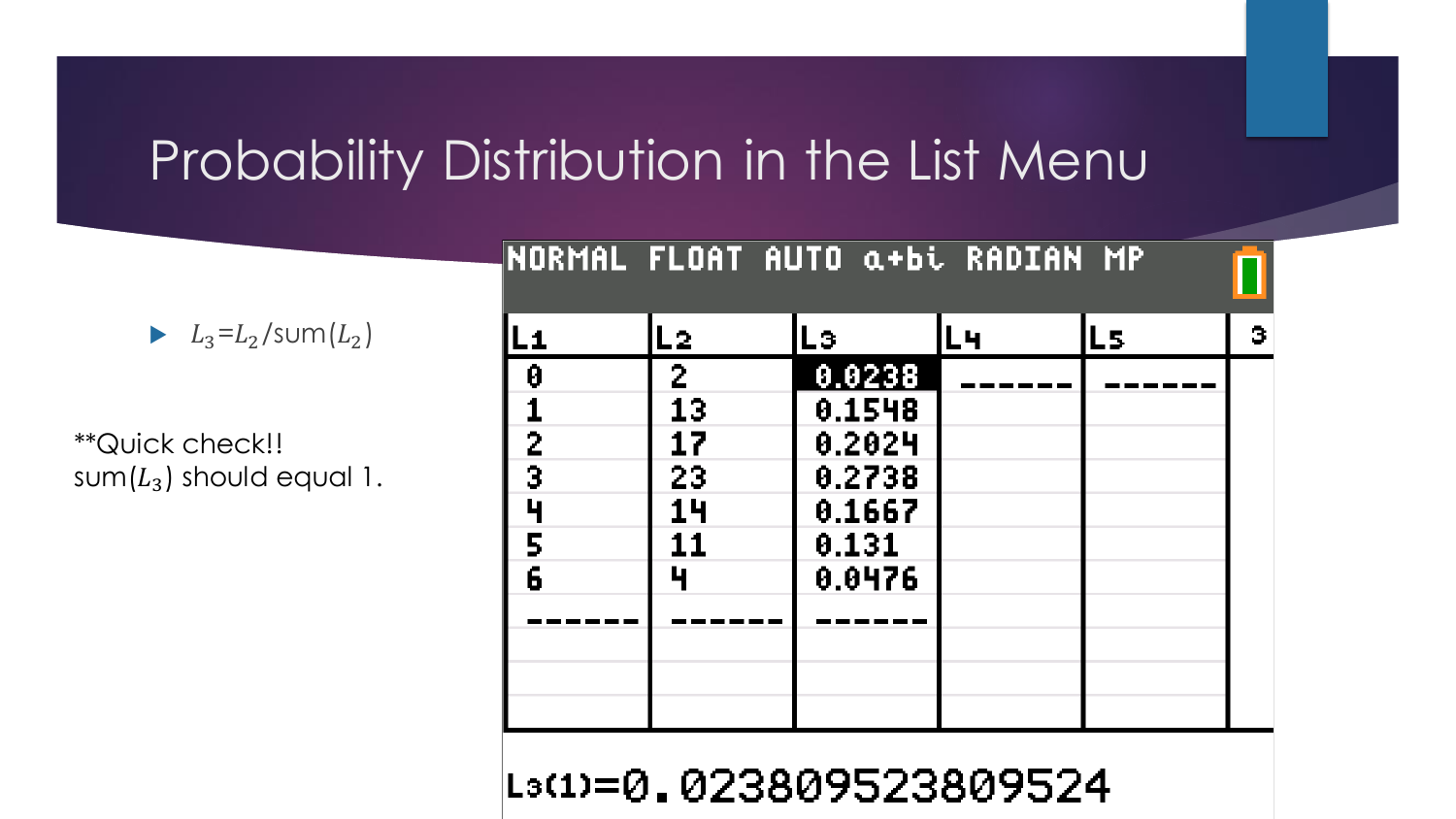# Probability: Finding the Variance and **Mean**

- We have x and P(x). We need  $\mu$ ,  $(x \mu)^{2} \cdot P(x)$ ,  $\sigma^{2}$ , and  $\sigma$ .
- $\blacktriangleright \mu = \sum x \cdot P(x)$
- $\blacktriangleright \quad x \cdot P(x) = L_1 \cdot L_3 = L_4$

 $\mu = 2.988$ 

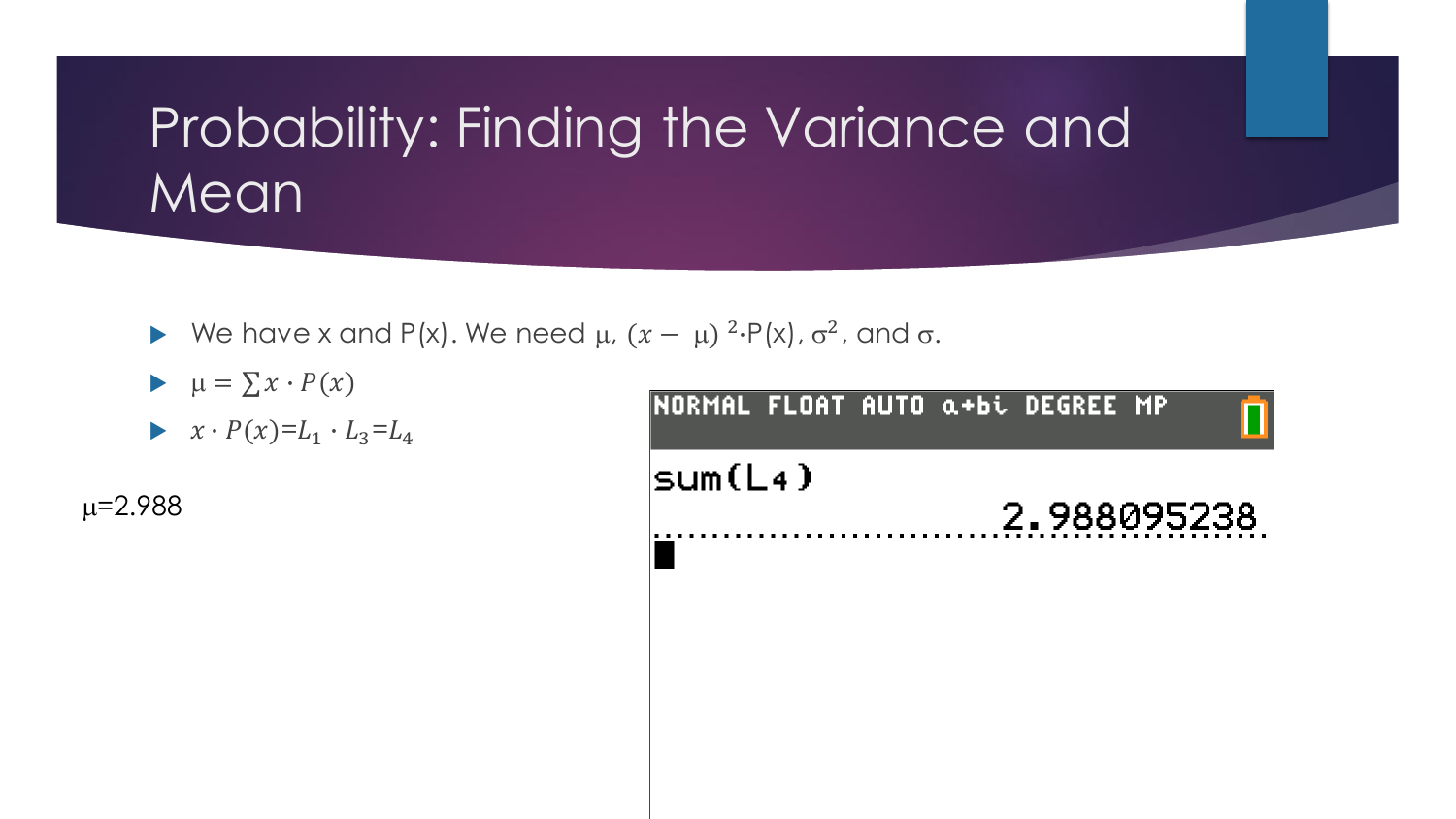# Probability: Finding the Variance and **Mean**

Now, we have  $\mu$ . Let's put  $(x - \mu)^2 \cdot P(x)$ in  $L_5$ .

 $\sigma^2 = \sum (x - \mu)^2 \cdot P(x)$ 

 $\sigma = \sqrt{\sigma^2}$ 

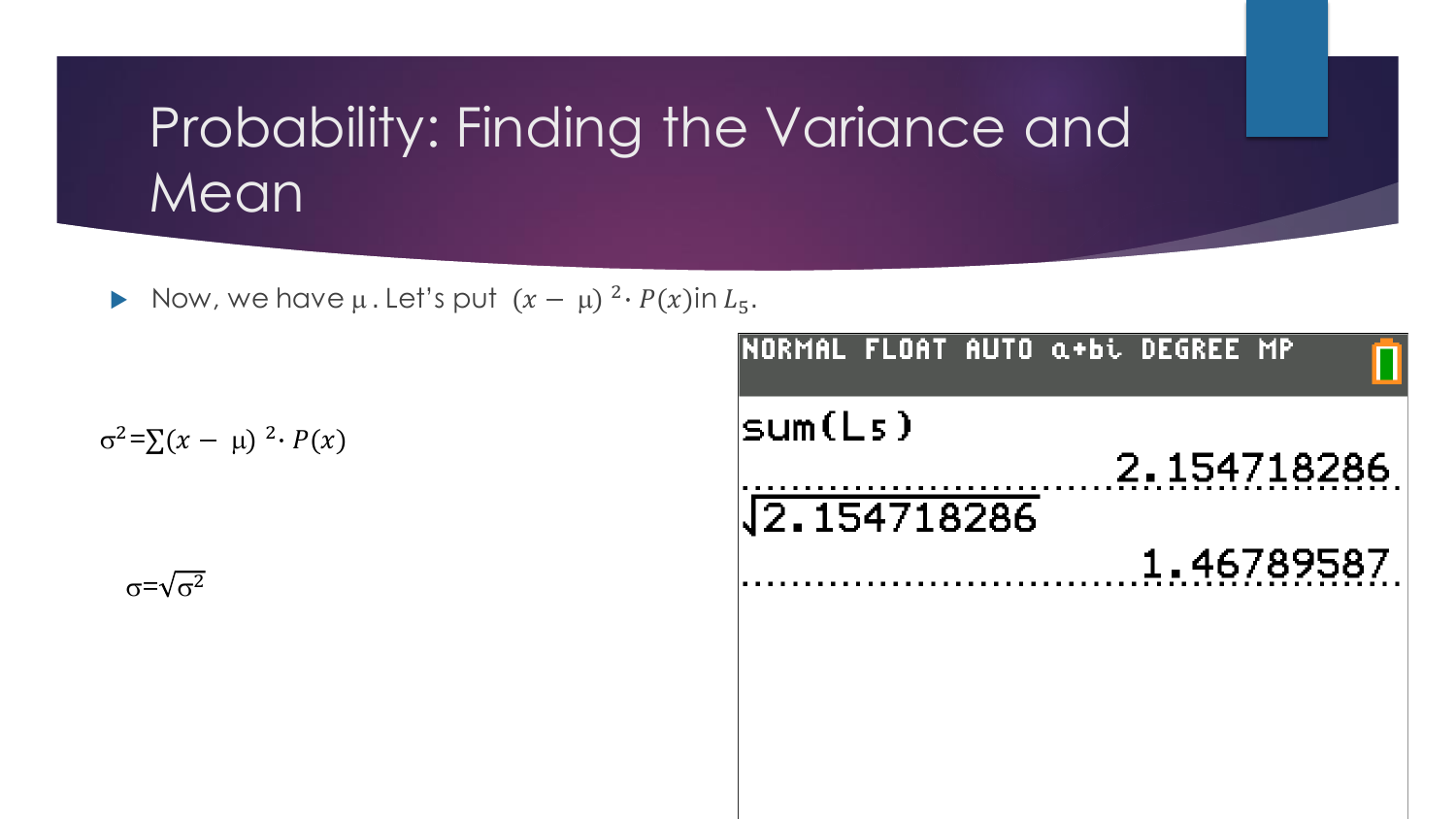

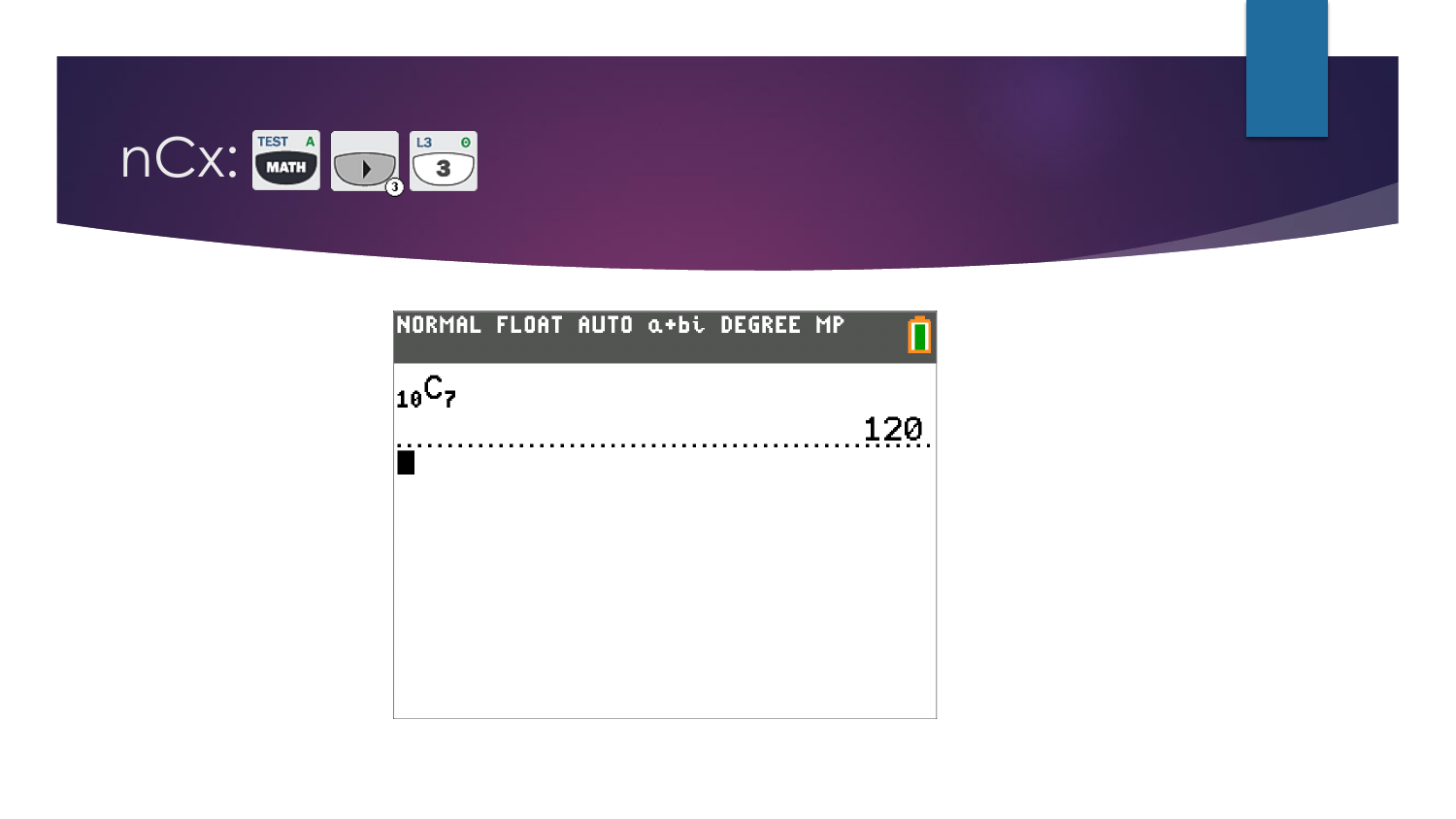# Binomial Probability:  ${}_{n}C_{x}p^{x}q^{n-x}$

 With an expected 70% chance of success, what is the probability of getting exactly 5 successes in 7 trials?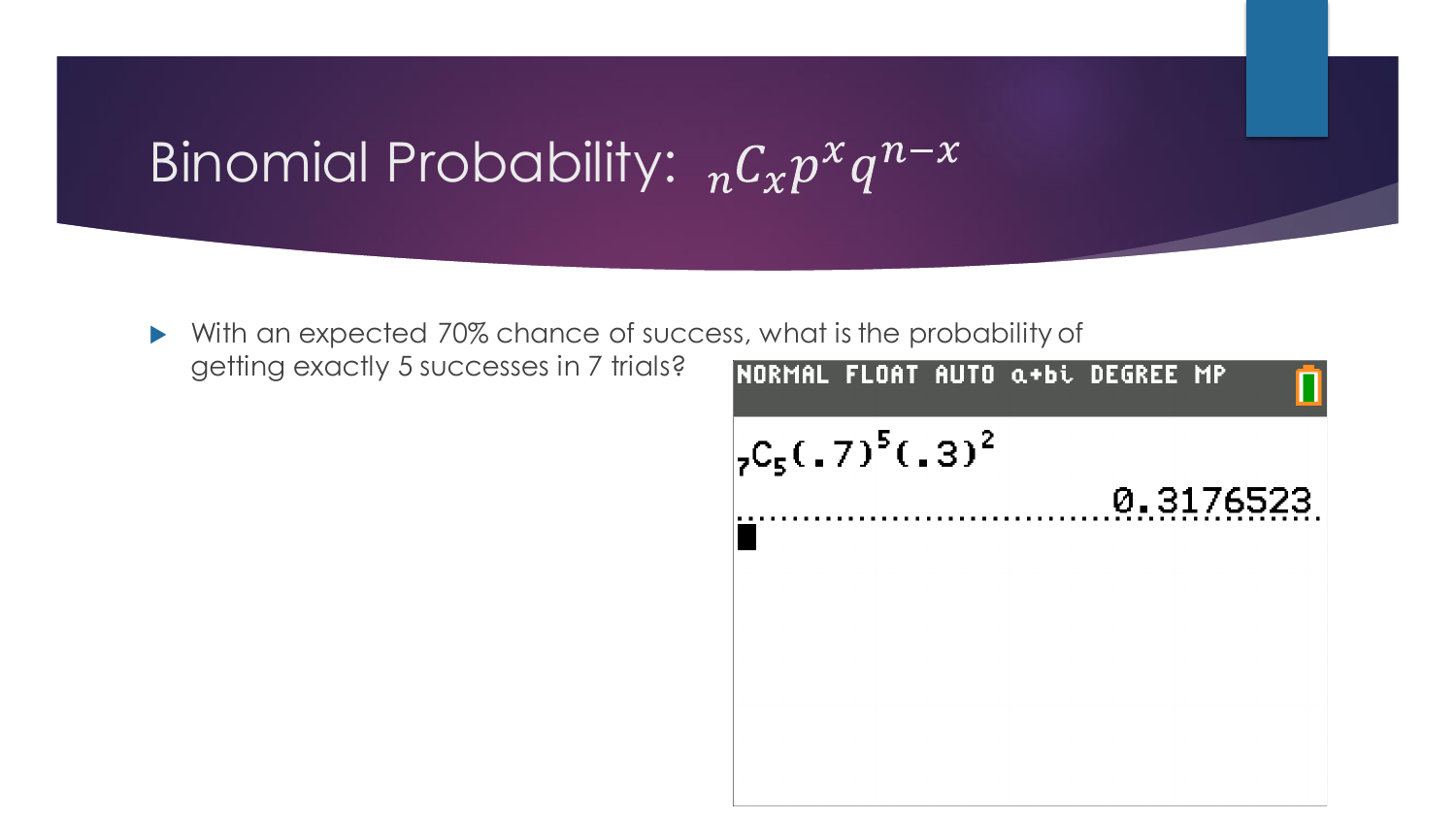#### BinomProb Formula: factorials, entering information correctly

$$
nC_x p^x q^{n-x} = \frac{n!}{(n-x)!x!} p^x q^{n-x}
$$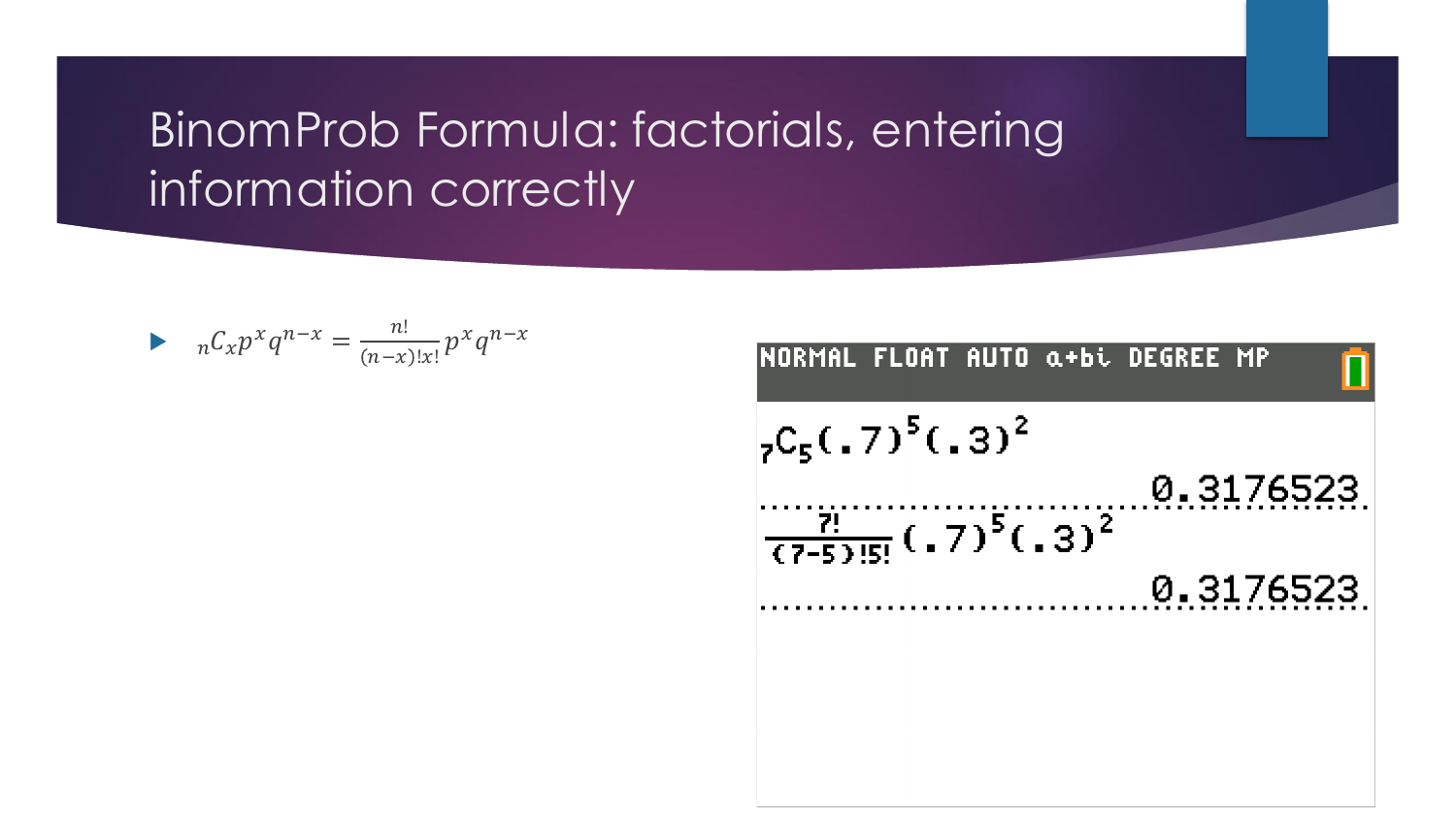# BinomPDF

| <b>INORMAL FLOAT AUTO α+bi DEGREE MP</b>                 |  |           |  |
|----------------------------------------------------------|--|-----------|--|
| $25C_5(.7)^5(.3)^2$                                      |  |           |  |
|                                                          |  | 0.3176523 |  |
| $\frac{1}{(7-5)15!}$ (.7) <sup>5</sup> (.3) <sup>2</sup> |  |           |  |
| binompdf(77.5)                                           |  | 0.3176523 |  |
|                                                          |  | 0.3176523 |  |
|                                                          |  |           |  |
|                                                          |  |           |  |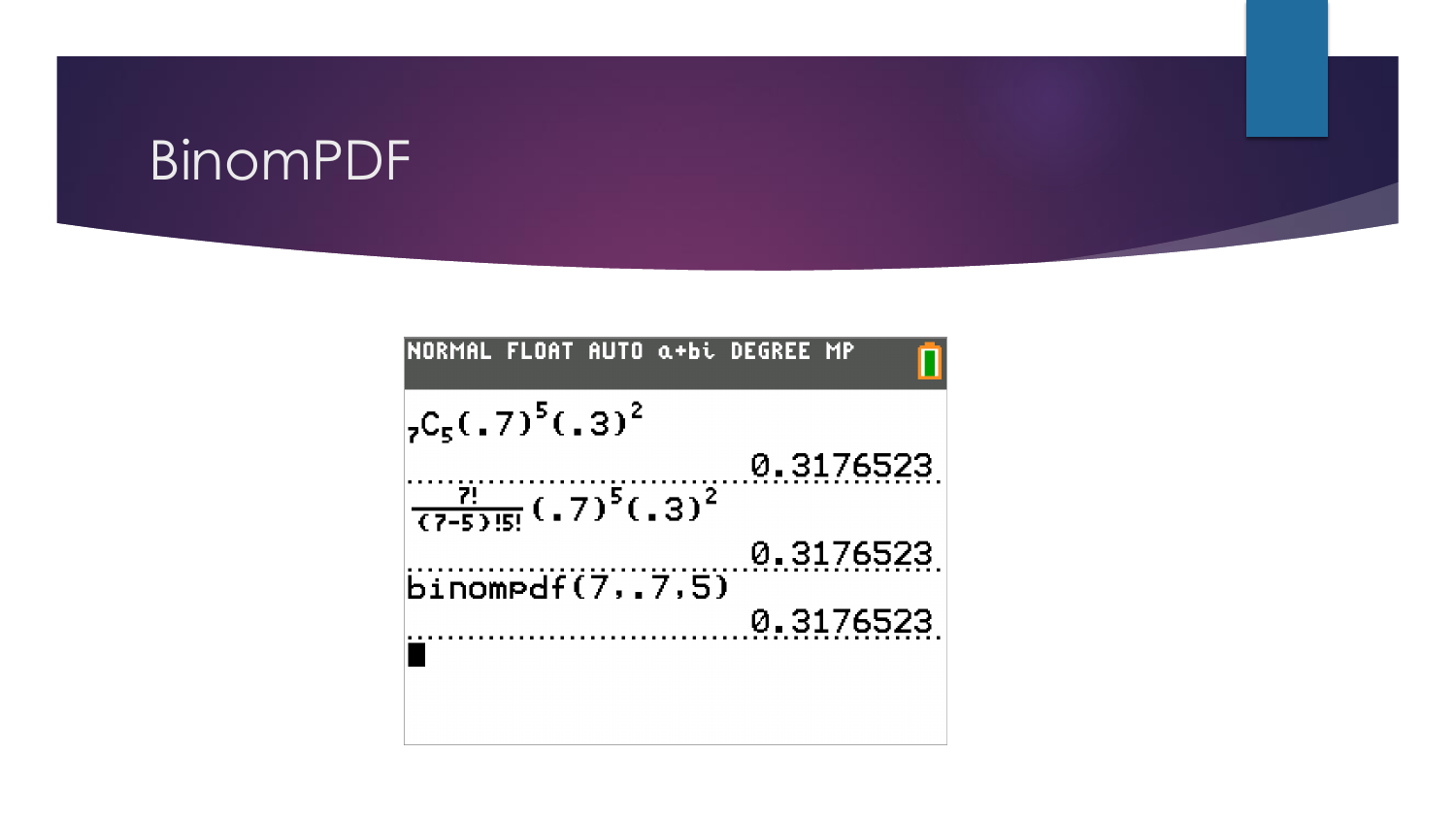#### BinomPDF

What's the likelihood that the number of Avengers listed in purple blipped?

What is n? What is p? What is x?

NORMAL FLOAT AUTO a+bi DEGREE MP

 $binompdf(12,.5,5)$ 0.193359375

- **Captain America**
- IronMan
- $\blacktriangleright$  Thor
- $\blacktriangleright$  Hulk
- **Black Panther**
- Captain Marvel
- **Spider Man**
- **Dr Strange**
- Black Widow
- **Scarlet Witch**
- **Star Lord**
- $\blacktriangleright$  Hawkeye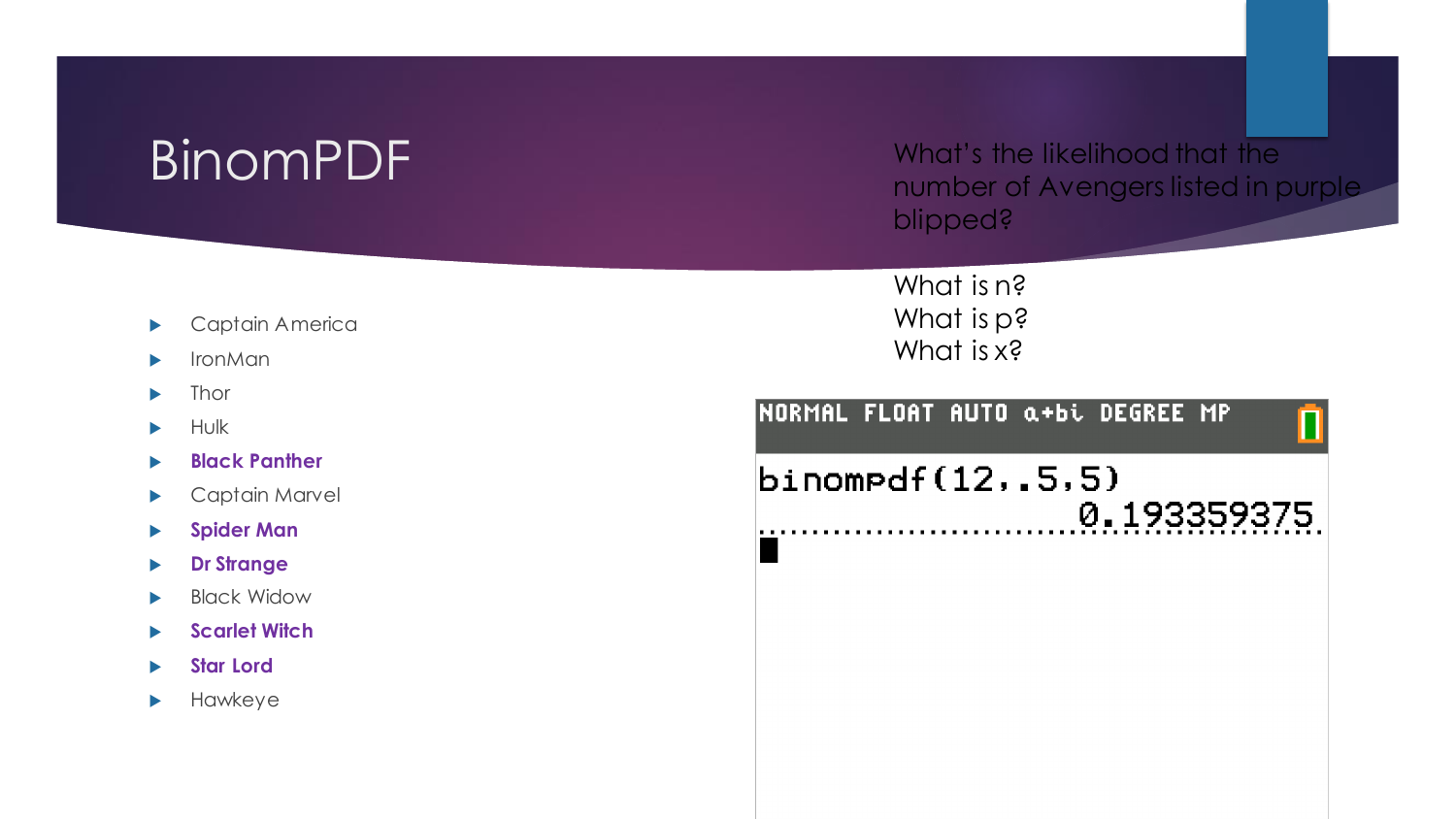#### calculating z-scores

 An average Japanese female is 158 cm tall with a standard deviation of 5.6 cm. Chisa is 164 cm tall. What is the z-score of Chisa's height?

$$
z = \frac{x - \mu}{\sigma}
$$

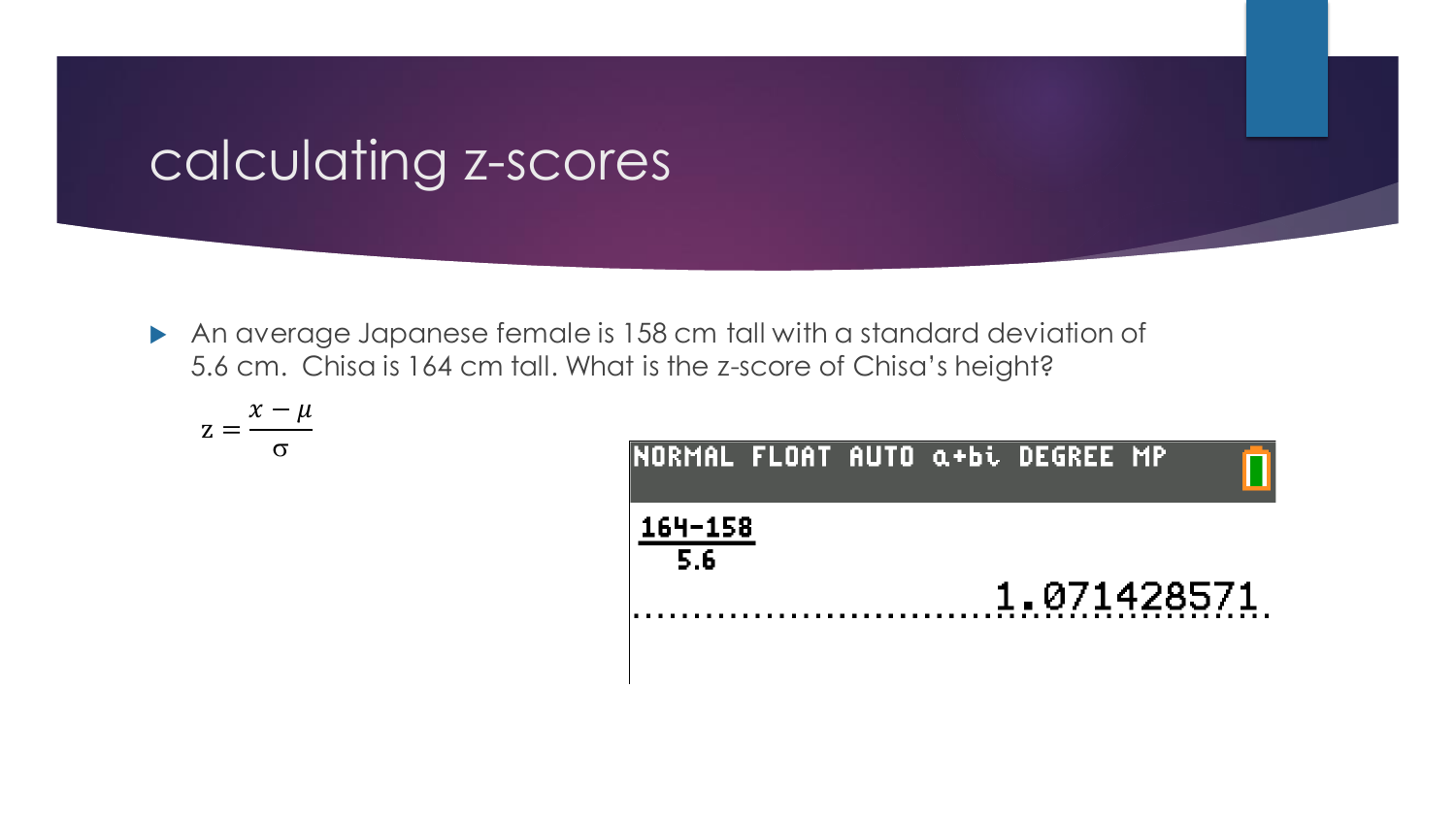# Central Limit Theorem

"What is the standard error?"

$$
\blacktriangleright \sigma_{\bar{\chi}} = \frac{\sigma}{\sqrt{n}}
$$

Standard deviation of 6.4 and a sample size of 40

| NORMAL FLOAT AUTO REAL RADIAN MP |  |             |  |
|----------------------------------|--|-------------|--|
| $6.4/\sqrt{40}$                  |  |             |  |
|                                  |  | 1.011928851 |  |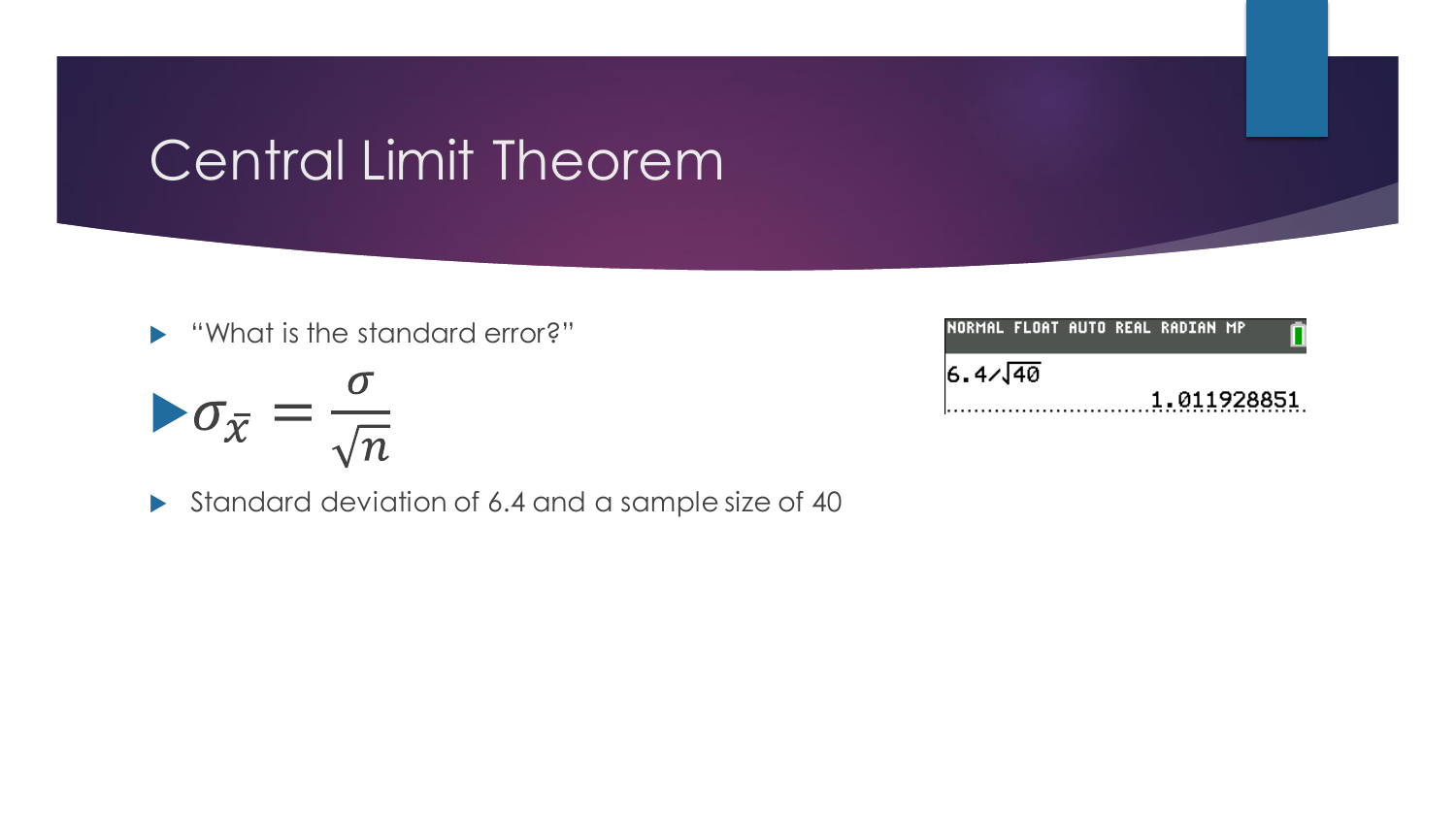# When to use the z with  $\sqrt{n}$ (when to use CLT)



# What two changes do you notice?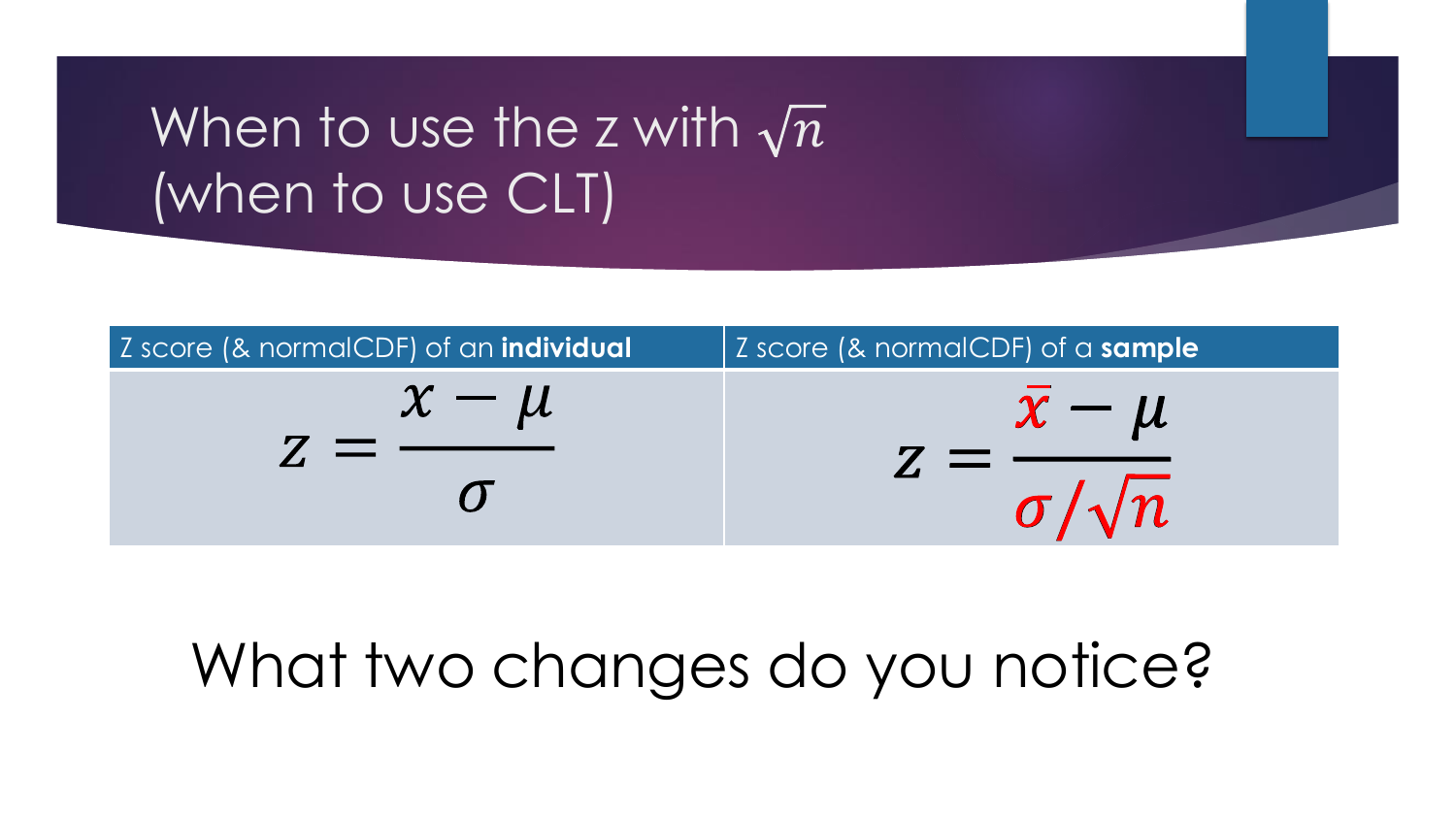#### CLT/StDev of sample means

▶ You surveyed 47 college students who paid an average of \$435 for books this semester with a standard deviation of \$103. What is the probability that the true mean is greater than \$462?

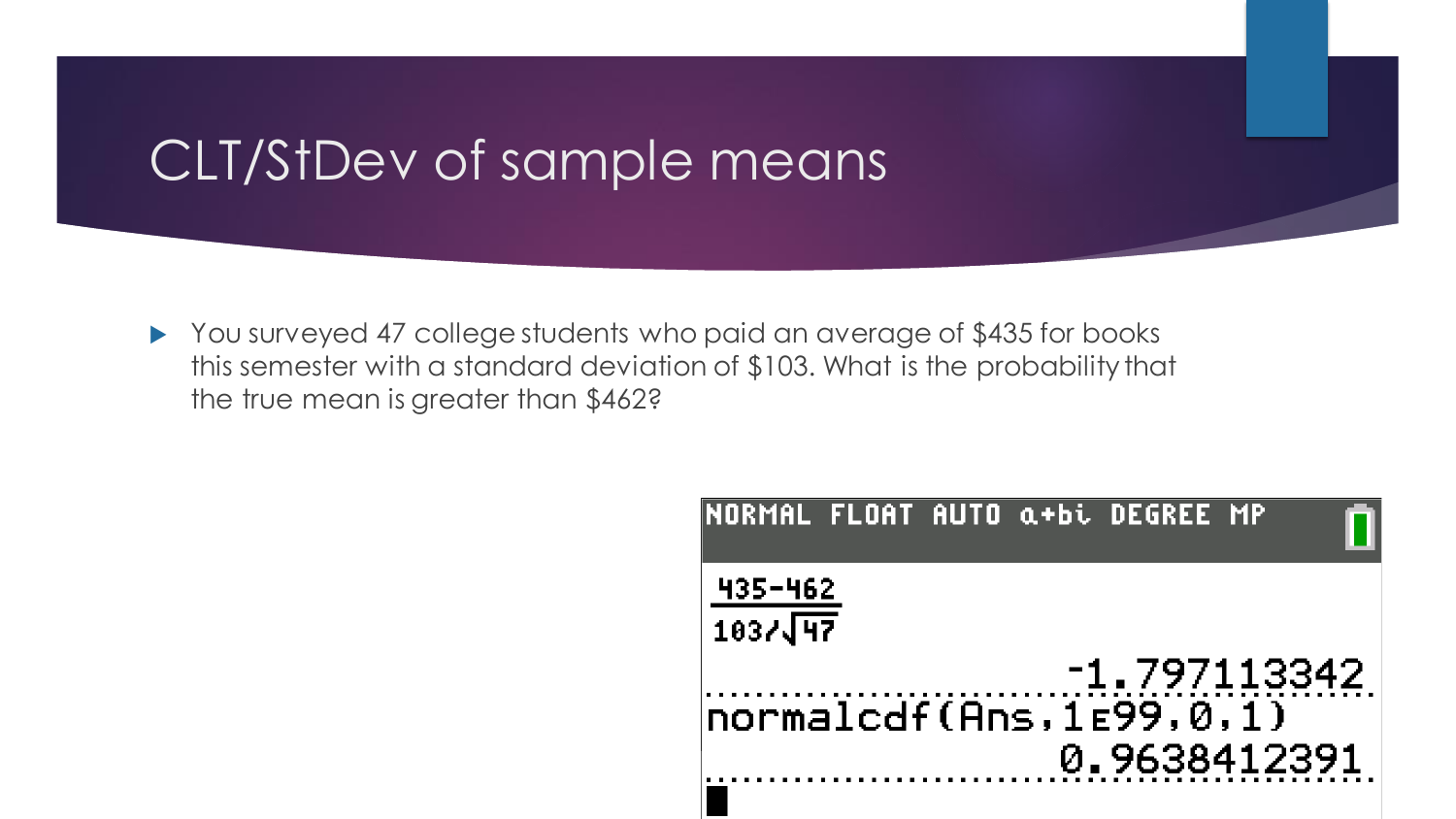#### normalCDF with z

Given a  $z < -0.24$ , what is the probability?

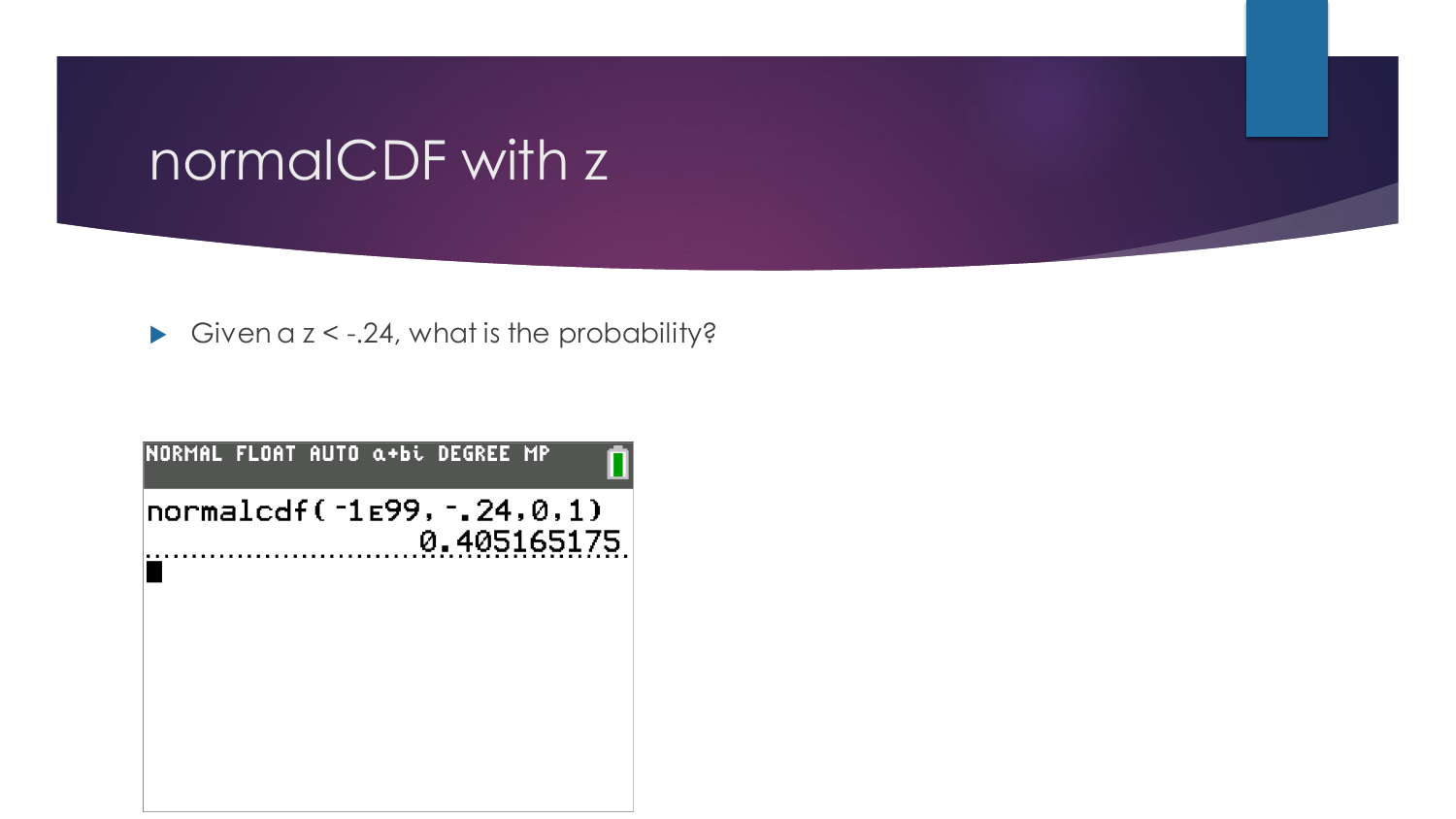#### normalCDF with x

Given that  $x < 47$ , the mean is 32, and the standard deviation is 7, what is the probability?

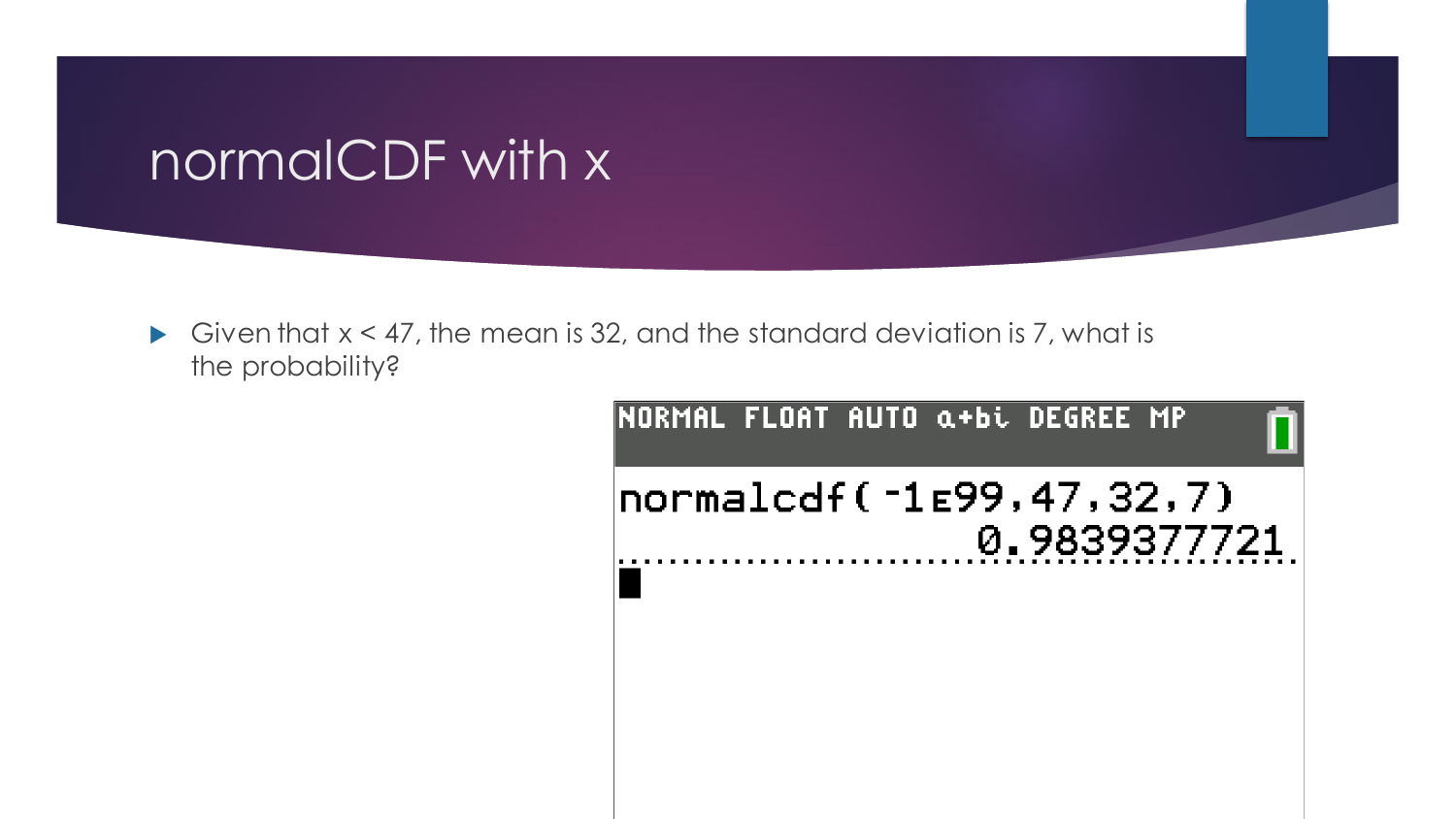# invNorm

What z score is associated with 87% probability?